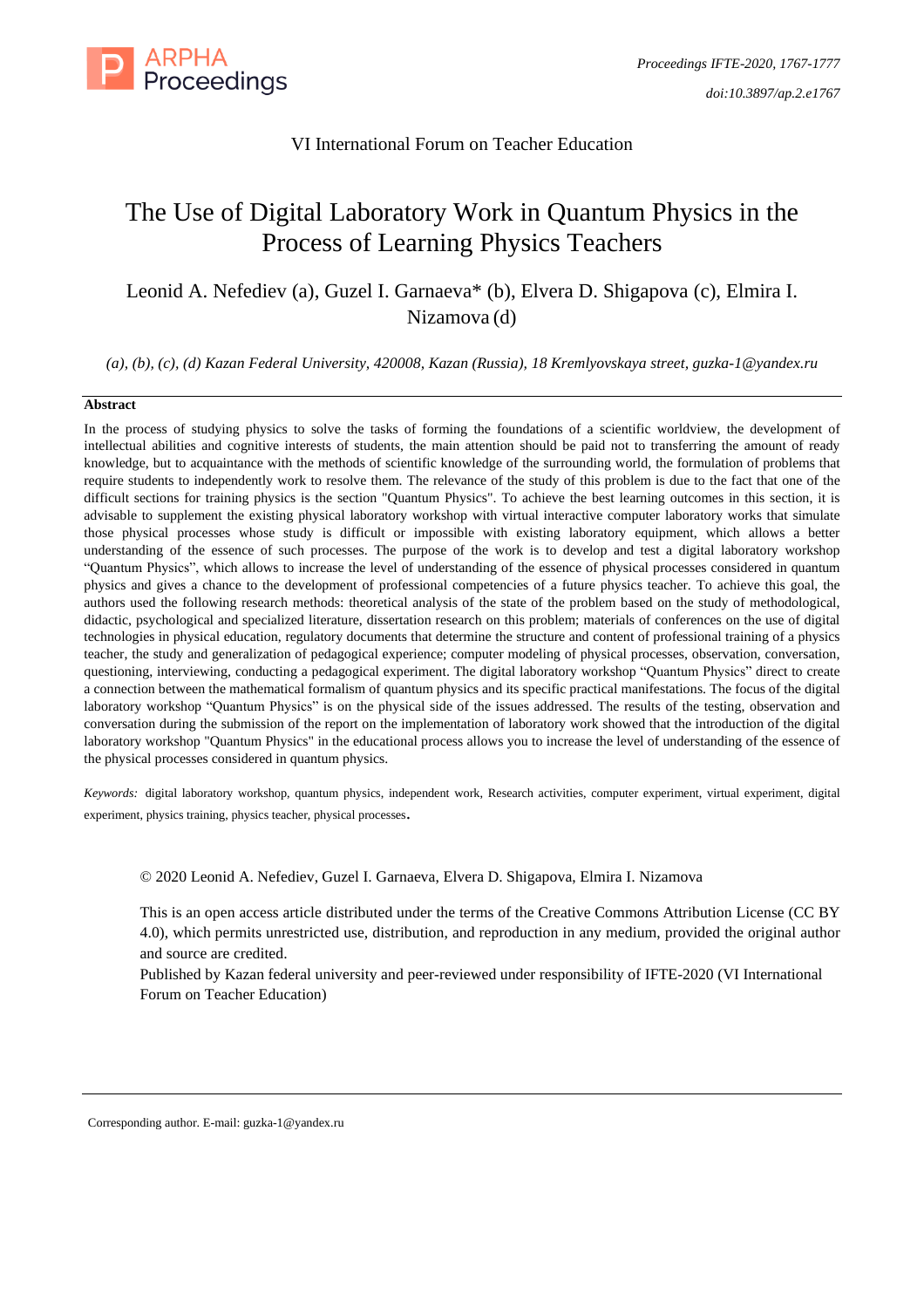#### **Introduction**

Modern society need forming of a new model of person, capable to actively and creatively acquire knowledge, quickly and adequately respond to changing situations, anticipate developments and work with modern information tools.

Physics as a science is the basis of scientific and technological progress. The importance of physical knowledge and the role of physics are constantly growing and have an impact on the economic and cultural development of society. In the course of physics, phenomena occurring in nature are studied, and the clarification of the essence of these phenomena is based on the basic principles of philosophy. The laws discovered by physicists in the study of many phenomena serve their use in favor of humanity, are the basis of technological processes of production, are widespread use in the use of mineral resources for the needs of mankind and for their study. Physical processes play an important role in biology, geography, and agriculture. Knowledge of physical phenomena is necessary for workers in many professions. This allows us to characterize physics as the basis of many professions and to raise interest in various professions during its study. Considering physics as an integral part of general education, it should be noted its humanitarian significance, which consists in equipping the student with scientific methods of cognition and is an important factor in the upbringing and development of a full-fledged personality. In accordance with the new paradigm of education in the study of physics, the main attention should be paid not to transferring the amount of ready-made knowledge, but to acquaintance with the methods of scientific knowledge of the surrounding world, the formulation of problems that require students to independently work to resolve them, which will contribute to the formation of the foundations of a scientific worldview, the development of intellectual abilities and cognitive interests of students.

An experiment is an extremely powerful tool in teaching physics. Without diminishing the importance of theoretical learning, we can confidently say that the use of physical experiments in learning meets the fundamental principles of learning, namely mindfulness and activity, visibility, systematicity and consistency, strength of knowledge, accessibility, and most importantly, scientific knowledge and connection of theory with practice. Performing experiments forms intellectual and practical experimental skills, which include, on the one hand, the ability to determine the purpose of an experiment, put forward hypotheses, select instruments, plan an experiment, calculate errors, analyze results, draw up a progress report, and on the other hand parties to assemble the experimental setup, observe, measure, experiment. Learning through experiments is not opposed to theoretical learning, but harmoniously supplements it.

When studying certain sections of physics, different sets of competencies are formed. Mechanics and electrodynamics, being macroscopic physics, provide excellent opportunities for experimental and design activities of students, contributing to the development of creative and mental abilities. However, when studying the branches of physics related to the structure of matter, in particular, quantum physics, the possibility of conducting full-scale experiments is practically absent for various reasons: the dimensions of the systems under study are too small, the characteristic time of the experiment that does not fit into the framework of the educational process; the high cost of experimental facilities, increased safety requirements, etc. A computer experiment comes to the rescue - a virtual model of real physical experience. The well-developed interaction between the user and the machine, computer graphics and animation make it possible to widely use the virtual experiment in education. At the same time, one should not allow abuse of a computer experiment - it should be carried out only if a real experiment is impossible. It is necessary to pay attention to the formation of skills in using a digital laboratory experiment in the process of teaching physics in the course of professional and methodological training of physics teachers.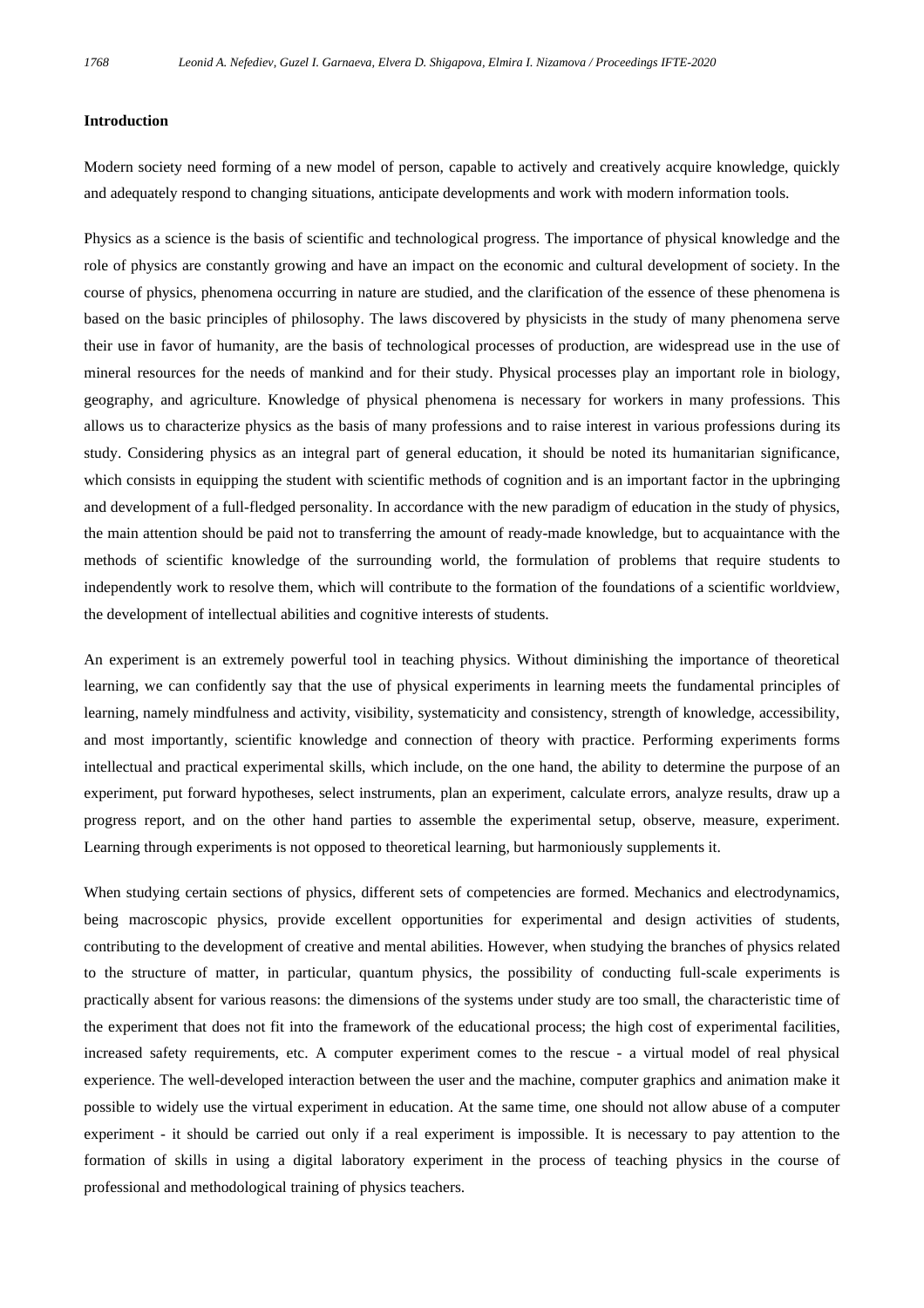#### **Purpose of the Study**

The purpose of the work is to develop and test a digital laboratory workshop "Quantum Physics", which allows to increase the level of understanding of the essence of physical processes considered in quantum physics and contributing to the development of professional competencies of a future physics teacher.

# **Literature review**

Methodologists-physicists worked on the problems of educational physical experiment (Pokrovskiy, 1982; Anofrikova, 1989; Kamenetsky et al., 2002; Dick & Cabardin, 2002; Sorokin et al., 2006; Khoroshavin, 2007; Shahmayev & Pavlov, 2010) and others. The methodological basis for the use of personal computers in the system of physical experiment was solved at different times (Voronin & Chudinsky, 1999; Stepanov & Smirnov, 2010; Pospiech & Schöne, 2011; Antonova, Ospennikova & Ospennikov, 2012) and others. Particular issues of using computers in demonstration and laboratory experiments were also solved (Shamalo, 1999; Starovikov, 2002; Fiolhais & Trindade, 2003; Mayer, 2009; Ospennikova, 2011; Danilov, 2015; Akhmedova et al., 2015; Garnaeva, Nizamova, Shigapova, 2018; Garnaeva et al., 2019; Skvortsov et al., 2019) and others.

#### **Research Methods**

To achieve the goal, the authors used the following methods: studying the materials of dissertation research, didactic, psychological, methodological and specialized literature on the use of IT in teaching physics at school and university, studying and generalizing pedagogical experience; computer modeling of physical processes, observation, conversation, conducting a pedagogical experiment.

#### **Results**

Authors suggest as a method of increasing the efficiency and organizing in conducting laboratory work to use of computer technology, as well as the development of a digital version of some laboratory work. The section of quantum physics is rather complicated for students, therefore, in order to achieve the best learning result, a physical laboratory workshop on this section should be supplemented with computer simulation of those laboratory works that are difficult to perform in real mode. Computer simulation allows you to better understand the essence of the processes occurring in the experiment.

The digital laboratory workshop "Quantum Physics" aims to create a connection between the mathematical formalism of quantum physics and its specific practical manifestations. The focus of the digital laboratory workshop "Quantum Physics" is on the physical side of the issues addressed.

The digital laboratory workshop "Quantum Physics" includes the following laboratory work:

- External photo effect.

- Experimental confirmation of the nuclear model of an atom. The Rutherford Experience.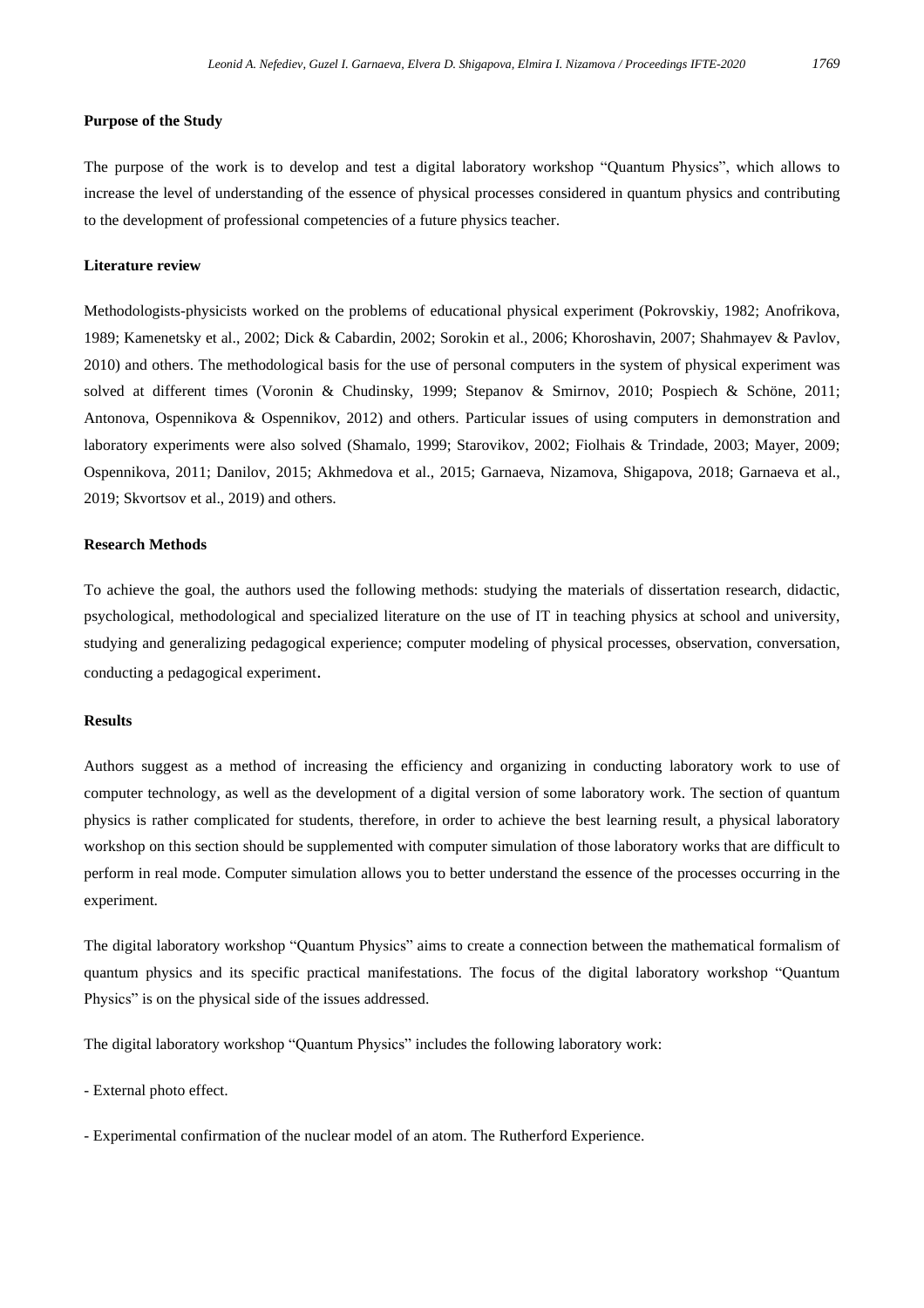## - The study of atomic spectra.

- Experimental confirmation of the wave properties of elementary particles. Diffraction of electron.

Each work is an educational-methodical complex containing a manual for the implementation of the practical part of the work, brief materials of the theoretical part of the work, an interactive computer model of a physical experiment. The experiment model developed using the MatLab software package allows you to visualize the processes that occur during the experiment and makes it possible to change the parameters that affect the course of the experiment. The model includes the possibility of both mathematical and graphical processing of experimental results. Figures 1-4 show examples of the laboratory work interface in the process of performing a practical task.



Figure 1. Laboratory work interface of "External photoelectric effect"

Figure 1 shows an interface of digital laboratory work on quantum physics "External photoelectric effect". The aim of this work is to familiarize ourselves with an experimental study of the phenomenon of an external photoelectric effect, to confirm the laws of A. Stoletov, to construct a current-voltage characteristic and to calculate the Planck constant h.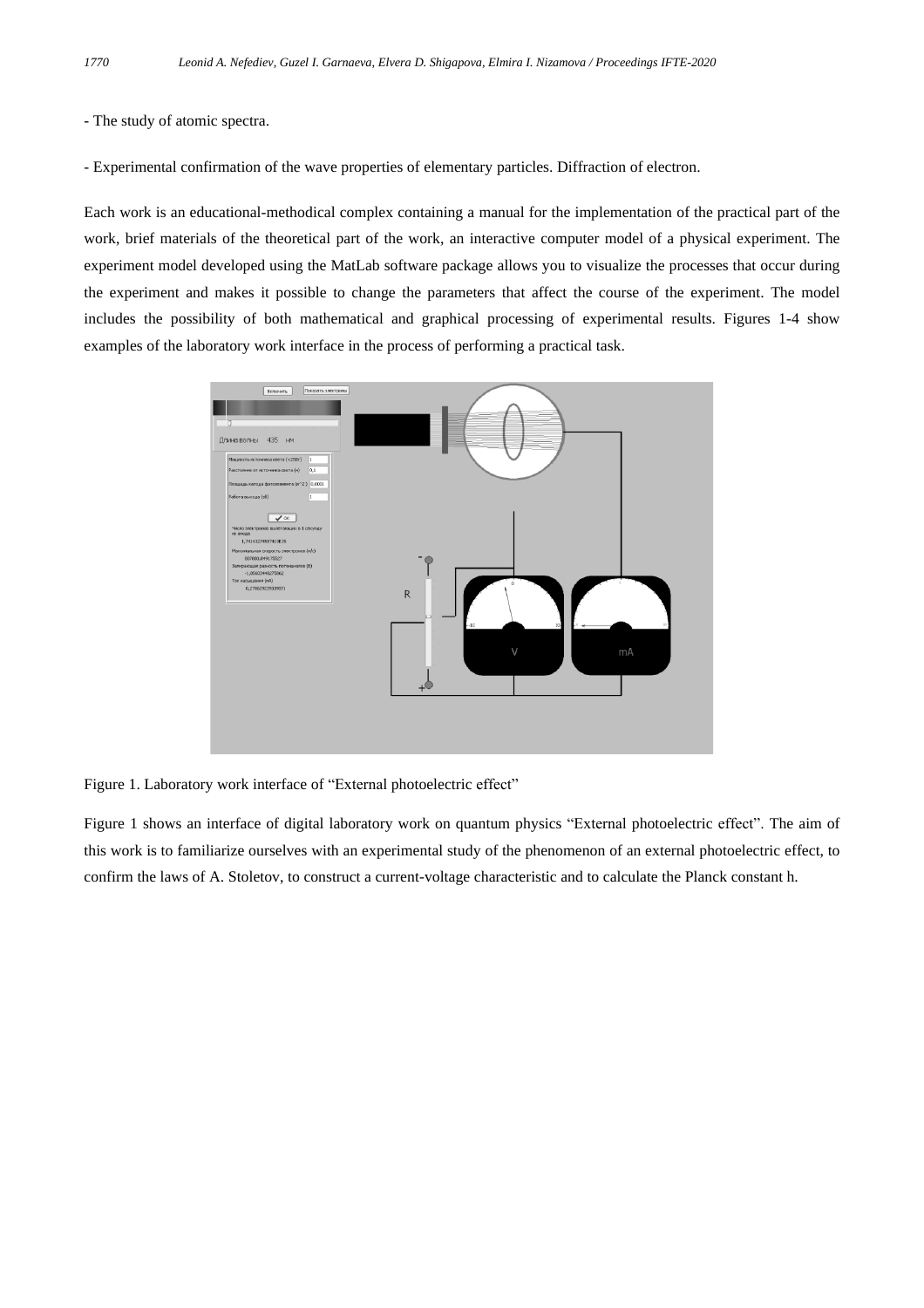

Figure 2. Laboratory work interface of "Experimental confirmation of the nuclear model of an atom. Experience of Rutherford"

Figure 2 shows an interface of digital laboratory work on quantum physics "Experimental confirmation of the nuclear model of an atom. The Rutherford Experience". The aim of this work is to experimentally determine the dependence of the angle of deviation of an alpha particle on certain parameters (impact parameter, kinetic energy, etc.). The program clearly demonstrates the trajectory of the alpha particle and allows you to measure the angle of deviation of the alpha particle from the original path with an accuracy of tenths of a degree.



Figure 3. Laboratory work interface of "The study of atomic spectra"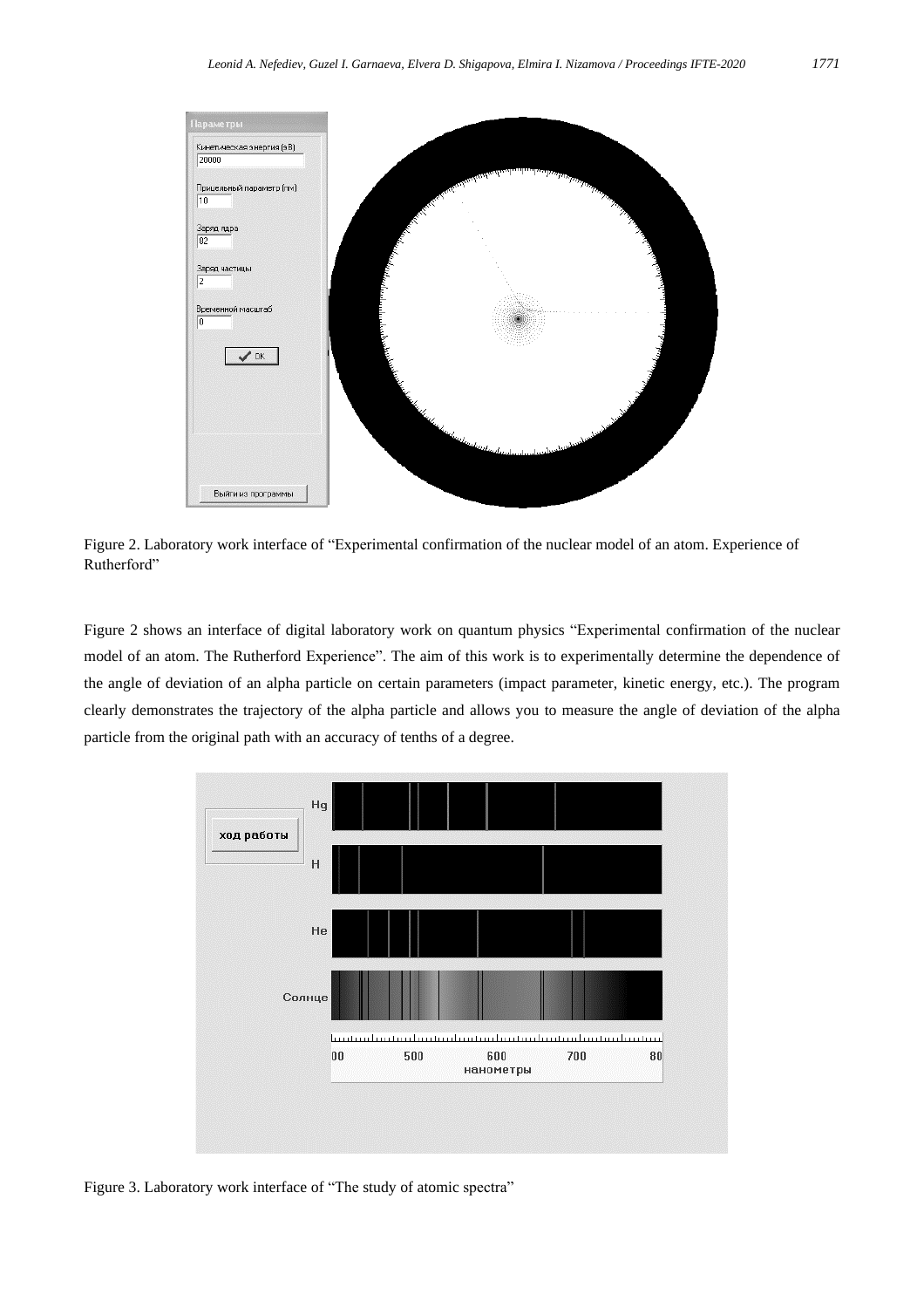Figure 3 shows an interface of the digital laboratory work on quantum physics "The study of atomic spectra". The aim of this work is to study the emission and absorption spectra of a hydrogen, helium and mercury atom, determine the numerical value of the Planck constant h from the obtained values of the radiation energy of series of Lyman and Balmer, and also study the solar radiation spectrum.



Figure 4. Laboratory work interface of "Experimental confirmation of the wave properties of elementary particles. Diffraction of electron"

Figure 4 shows an interface of a digital laboratory work on quantum physics "Experimental confirmation of the wave properties of elementary particles. Diffraction of electron". The aim of this work is to observe the diffraction pattern of an electron beam passing through one or two slits under the condition of the presence or absence of perturbations. Determination of de Broglie wavelength of electrons and accelerating potential difference.

#### **Discussions**

The discipline "Modern quantum physics in education" is studied by undergraduate students of the scientific and pedagogical department of the Institute of Physics of KFU in the fourth year of mastering the basic educational program. In the 2018-2019 academic year, twenty eight students mastered this discipline. During the development of this course, lectures, practical and laboratory classes were conducted. Laboratory work was carried out only in the form of a fullscale experiment. Students of this group constituted the control group of the conducted pedagogical experiment on approbation. In the 2019-2020 academic year, thirty students mastered the discipline. Laboratory studies were supplemented by the work of the digital laboratory workshop "Quantum Physics". Students of this group constituted the experimental group of the conducted pedagogical experiment on approbation. Before mastering the discipline, an entrance test was conducted with students of both groups, which made it possible to determine that the level of basic theoretical material required for mastering the discipline in the groups is the same, because the diagnostic results of both groups showed the equality of the average values with a high probability. The data of the results of the input testing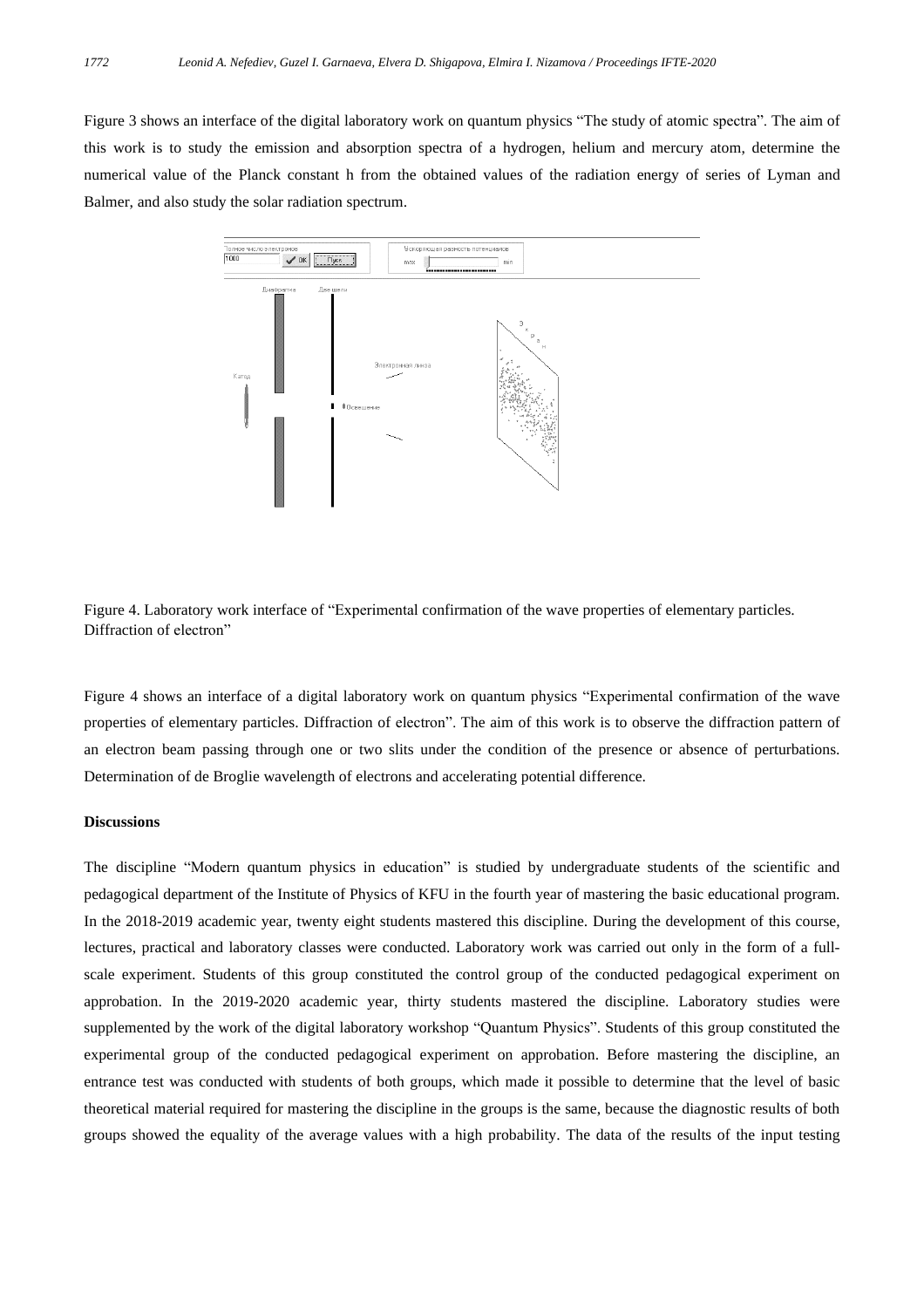correspond to validity, which are a complex characteristic of increasing the reliability of the experiment and its effectiveness.

Control after passing the laboratory workshop was carried out in the form of testing, which includes tasks of various types, which allow to identify the level of assimilation of the subject area of the course, as well as the degree of formation of methodological skills in using digital laboratory work in the process of teaching physics. The test results presented in Table 1 showed that the introduction of the digital laboratory workshop "Quantum Physics" in the educational process affects the level of understanding of the essence of the physical processes considered in quantum physics.

Statistical processing of empirical data obtained during the study was carried out using mathematical statistics methods (descriptive, inductive statistics, analysis of variance, correlation analysis) and qualitative analysis of the data obtained. The calculations were carried out using specialized computer statistical packages Microsoft Office Excel 2010, SPSS 19

| Comparison criteria                                | The average values in<br>the control group | The average values in<br>the experimental group | $F_{em}$ | Relevance |
|----------------------------------------------------|--------------------------------------------|-------------------------------------------------|----------|-----------|
| Completed all tasks                                | 35                                         | 35                                              | 2,032    | 0,112     |
| Correctly completed<br>100% of the tasks           | 111,43                                     | 99,56                                           | 4,983    | 0,003     |
| Correctly performed<br>from 75% to 99% of<br>tasks | 35,54                                      | 30,14                                           | 3,457    | 0,018     |
| Correctly performed<br>from 50% to 74% of<br>tasks | 31,81                                      | 29,32                                           | 3,555    | 0,016     |
| Correctly performed<br>from 25% to 49% of<br>tasks | 28,19                                      | 24,14                                           | 3,558    | 0,016     |
| Correctly performed<br>from 1% to 24% of tasks     | 23,46                                      | 20,61                                           | 5,272    | 0,002     |

Table 1. The results of single-factor analysis of variance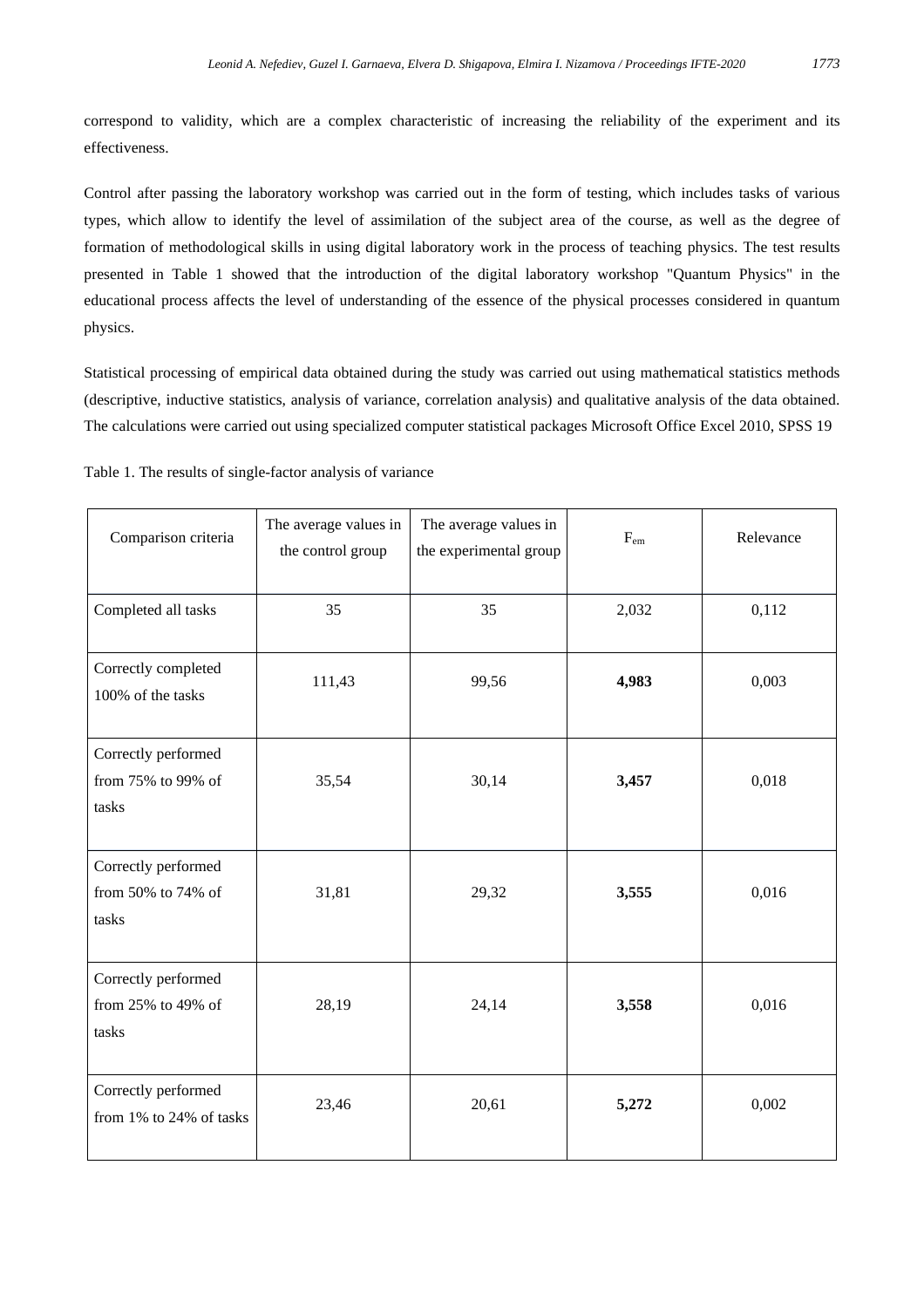| Comparison criteria                | The average values in<br>the control group | The average values in<br>the experimental group | $F_{em}$ | Relevance |
|------------------------------------|--------------------------------------------|-------------------------------------------------|----------|-----------|
| Did not cope with all the<br>tasks | 33,58                                      | 31,09                                           | 1.328    | 0,267     |

Note: Relative differences in the results of the control testing at a given level of confidence  $p \le 0.5$  are highlighted in bold.

The results of single-factor analysis of variance allow us to conclude that there are significant differences in the results of the control test. Thus, significant differences were identified by such criteria as: correctly completed all tasks by 100%, correctly completed from 75% to 99% of tasks, correctly completed from 50% to 74% of tasks, correctly completed from 25% to 49% of tasks, correctly completed from 1% to 24% of the tasks, which indicates that the differences are significant and there is a fact of the influence of the introduction of the tested digital laboratory workshop "Quantum Physics" in groups of subjects.

# **Conclusion**

The transition to knowledge of the microworld and megaworld reduces the possibility of implementing experimental activities of students, however, the study of these sections is possible by computer modeling of processes and phenomena occurring in these areas. Therefore, it is extremely important for a modern teacher to be able to apply the latest achievements of computer technology in teaching - including a computer experiment.

The results of the testing, observation and conversation during the submission of the report on the implementation of laboratory work showed that the introduction of the digital laboratory workshop "Quantum Physics" in the educational process allows you to increase the level of understanding of the essence of the physical processes considered in quantum physics. The level of training of a student who has mastered the digital laboratory workshop "Quantum Physics" is characterized by his ability to the following activities:

- identify significant features, establish characteristic patterns in the observation and experimental studies of physical phenomena and processes; identify known physical models in natural phenomena;

- apply known physical models to describe physical phenomena;
- build mathematical models to describe the simplest physical phenomena;
- measure basic physical quantities, indicating measurement errors;
- own a physical scientific language;
- describe physical phenomena and processes using physical scientific terminology;

- express physical information in various ways (in verbal, symbolic, analytical, mathematical, graphic, circuitry, figurative, algorithmic forms);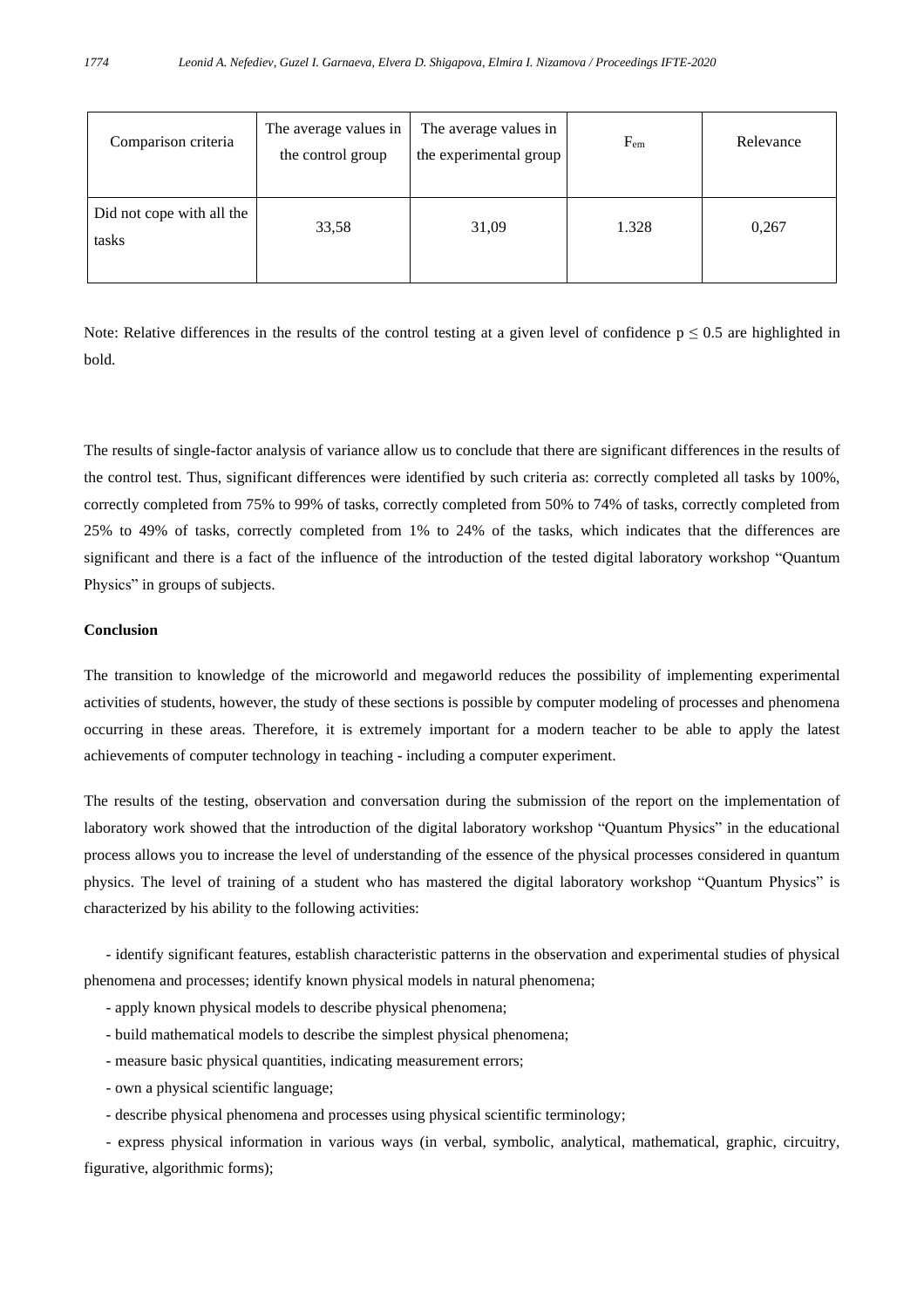- give definitions of basic physical concepts and quantities;

- formulate the basic physical laws and the limits of their applicability;

- use the international system of units of measurement of physical quantities (SI) in physical calculations and the formulation of physical laws;

- own the method of estimating the order of physical quantities in their calculations;

- own the method of dimensions to identify the functional dependence of physical quantities;
- use the numerical values of fundamental physical constants to evaluate the results of simplest physical experiments;
- apply knowledge of physical theory to analyze unfamiliar physical situations:
- to argue the scientific position in the analysis of pseudoscientific, pseudoscientific and anti-scientific statements;
- name and give a verbal and circuit description of the main physical experiments;

- name the names of learned physicists who have made a significant contribution to the development of physical science;

- structure physical information using a scientific research method;

- carry out numerical calculations of physical quantities when solving physical problems and processing experimental results.

From a methodological point of view, there are various possibilities for using this digital complex of laboratory work. A set of digital laboratory works can be used in the educational process for conducting both classroom and extracurricular laboratory classes, for the organization of research workshops, educational research projects. The introduction of such laboratory work in the process of teaching physics will allow for laboratory classes in those institutions that do not have special equipment. The obvious advantage is the possibility of its use in distance learning physics.

#### **Acknowledgements**

The work is performed according to the Russian Government Program of Competitive Growth of Kazan Federal University.

# **References**

- Akhmedova, A. M., Matveycheva, O. A., Skvortsov, A. I., Fishman, A. I., & Shigapova E. D. (2015). New approaches in physics training using modern information and communication technologies. *Kazan Teachers' Journal,* 3 (110), 24-28.
- Anofrikova, S. V. (1989). *A methodical guide to developing lesson fragments using a physical experiment: Materials for the experiment*. Moscow. Prometei.
- Antonova, D. A., Ospennikova, E. V., Ospennikov, N. A. (2012). System of didactic provision of laboratory classes in physics in the conditions of ICT. *Herald of the Perm State Humanities and Educational University. Series: Information computer technology in education,* 8, 40-53.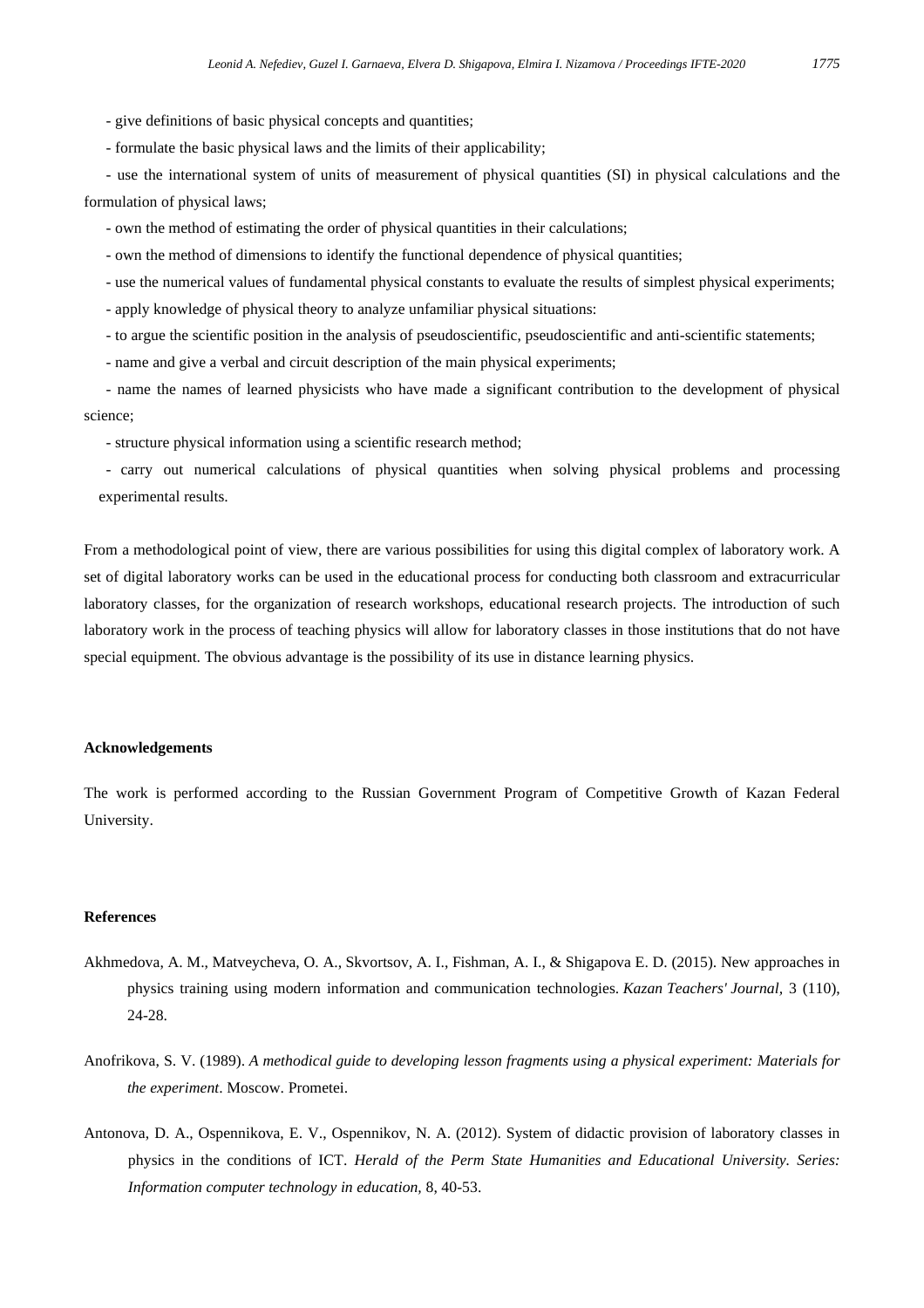Danilov, O. E. (2015). Creating virtual reality systems to teach physics. *Distance and virtual learning,* 4, 20-27.

- Dick, Y. I., & Cabardin, O. F. (2002). *Physical workshop for classes with in-depth study of physics: 10-11 grades.* Moscow. Prosveschenie.
- Fiolhais, C., & Trindade, J. (2003). Physics in the computer: the computer as a tool in the education and the learning of physical sciences. *Revista Brasileira de Ensino de Fısica*, 3 (25), 259-272.
- Garnaeva, G. I., Nizamova, E. I., Shigapova, E. D. (2018). Information And Communication Technologies Competence Formation Of The Future Teacher Of Physics. *4 Mejdunarodnii forum po pedagogicheskomu obrazovaniyu* - *4TH International Forum on Teacher Education.* 45. 221-227.
- Garnaeva, G.I., Khabibullina, G.Z., Shigapova, E.D., Nizamova, E.I., Akhmedova, A.M. (2019). Educational Process Organization of bachelor's in physics of Pedagogical Course Using Interactive Learning Forms. *Proceedings IFTE-2019*. 203-210.
- Kamenetsky, S. E., Stepanov, S. V., & Petrova, E. B., (2002). *Laboratory workshop on the theory and methodology of physics training at school.* Moscow. Academy.
- Khoroshavin, S. A. (2007). *Demonstration experiment in physics: optics. Atomic physics.* Moscow. Prosveschenie
- Mayer, R. V. (2009). *Computer simulation of physical phenomena.* Glazov. GGPI.
- Ospennikova, E. V. (2011). *The use of ICT in teaching physics in secondary school*. Moscow. Binom: Laboratoriya znanii.
- Pokrovskiy, A. A. (Ed.) (1982). *High school physics*. Moscow. Prosveschenie.
- Pospiech, G., & Schöne, M. (2011). Quantum physics in teacher education. *Udine, 21-23.*

Shahmayev, N. M., & Pavlov, N. I. (2010). *A physical experiment in high school. In two parts*. Moscow: Mnemosina.

- Shamalo, T. N. (1999). Enhance visibility with the integrated use of computer models and physical experiment training. *Problems of the educational physical experiment: A collection of scientific works,* 8, 34-35.
- Skvortsov, A. I., Fishman, A. I., Tayursky, D. A., & Handenstein, L. E. (2019). Apprentice and computer: effective forms of communication when studying physics at school and university. *Materials of XV International Conference "Physics in the System of Modern Education",* 376-379.
- Sorokin, A. V., Torgashina, N. G., Hodos, E. A., & Chiganov, A. S. (2006*). Physics: observation, experiment, modeling*. Moscow. Binom: Laboratoriya znanii.

Starovikov, M. I. (2002). *A research experiment in physics with computer support*. Bijsk: NIC BPGU.